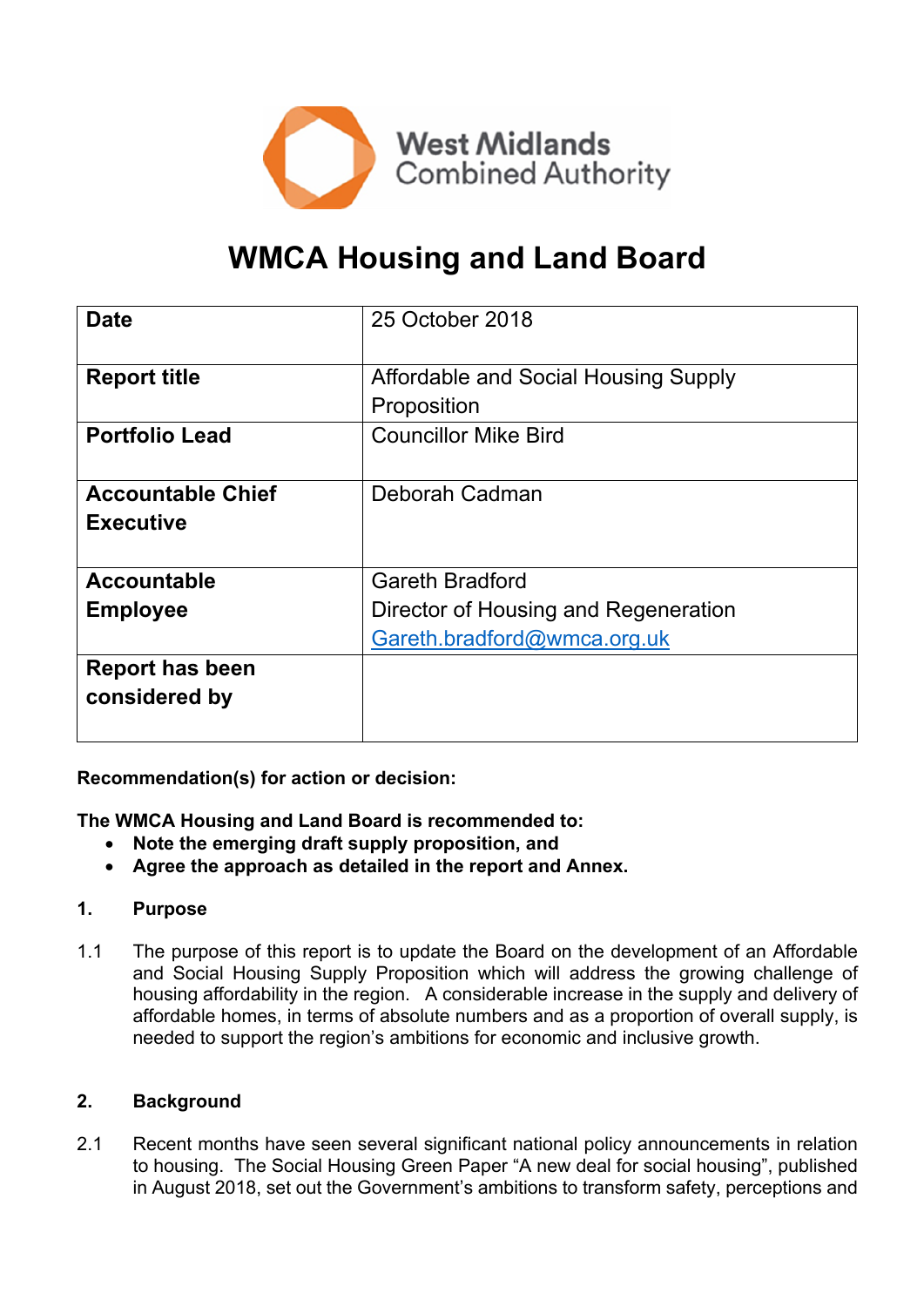delivery of social housing. Subsequent announcements from the Prime Minister setting out a £2bn social housing fund available from 2022, and the lifting of the Housing Revenue Account cap for local authorities announced at the Conservative Party Conference, indicate a dynamic housing policy environment.

2.2 The Housing Deal, agreed by the West Midlands Combined Authority (WMCA) and Government in March 2018, set out a range of measures to support the delivery of new homes. It included ambitious targets to deliver 215,000 new homes by 2031, increasing the annual rate from 10,000 to 16,500. In return, Government agreed to *"work with Housing Associations on new ways to finance and build affordable housing to rent or buy in the West Midlands"*. Increasing the supply of affordable and social housing is critical to delivering these overall targets. Whilst specific commitments to affordable housing policy and investment were not detailed in the deal, WMCA made it clear, during negotiations, that this would be a matter to which the Authority would return in due course.



Figure 1: Housing completions trend against plan targets and population growth. Data from ONS and MHCLG

2.3 Figure 1 above illustrates that annual housing completions are improving, and this is on course to continue. However, the volume of housing delivered by housing associations and local authorities (as shown in the table below), whilst showing a small year on year increase, remains relatively low as a proportion of the overall supply.

|                                     |   | Private<br>Enterprise | Housing<br>Associations | Local<br>Authorities | All  | % affordable |
|-------------------------------------|---|-----------------------|-------------------------|----------------------|------|--------------|
| <b>WM</b><br><b>LEPs</b><br>2016/17 | 3 | 7810                  | 1700                    | 100                  | 9630 | 18.7%        |
| <b>WM</b><br><b>LEPs</b><br>2017/18 | 3 | 7620                  | 1870                    | 170                  | 9680 | 21.1%        |

Table 1: Housebuilding: permanent dwellings by tenure and LEP, source MHCLG.

2.4 The challenge of affordability remains, therefore, and is particularly intense in the West Midlands where rapid growth in employment, large scale investment and the inherent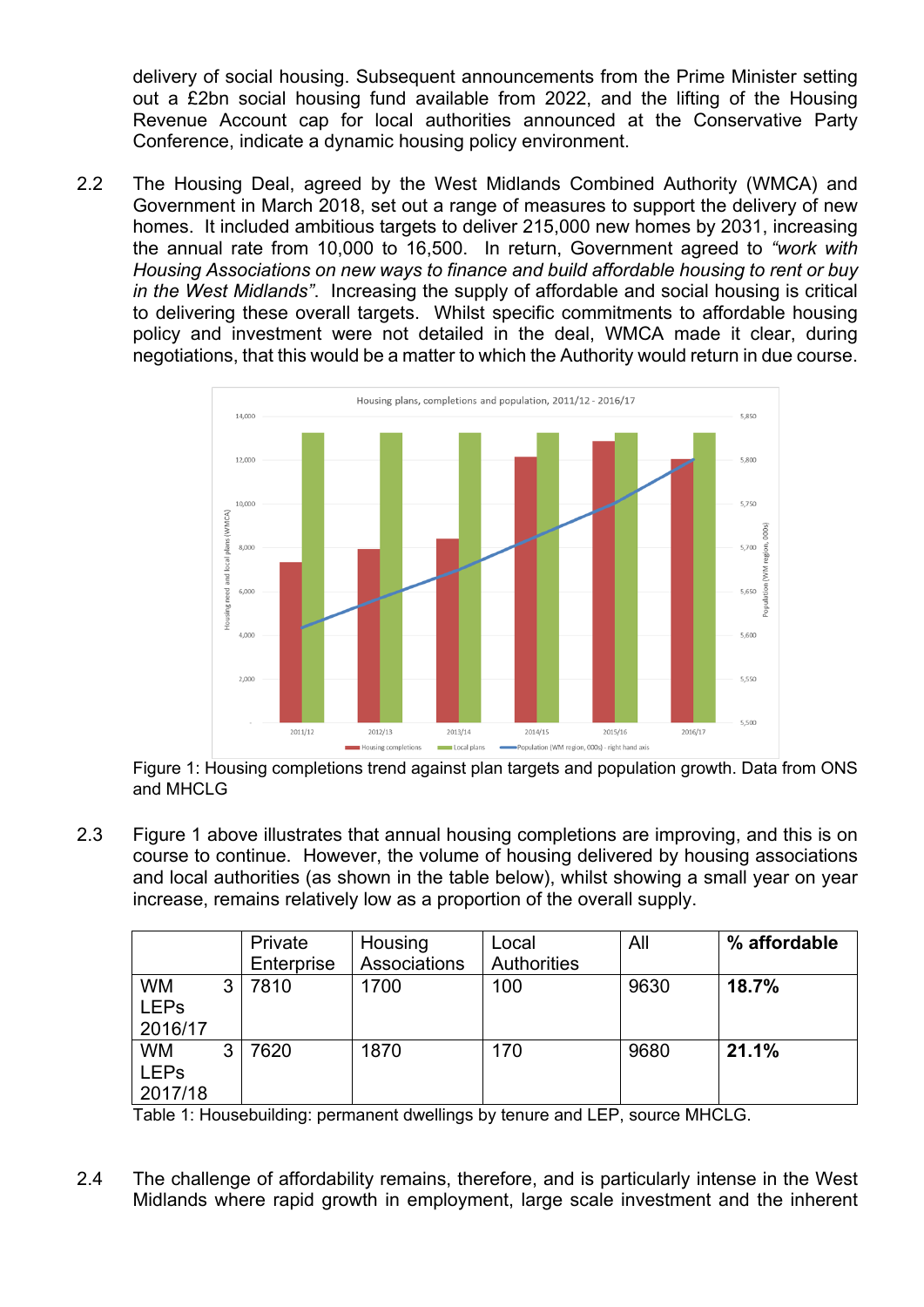attractiveness of the region are fueling market pressures. While the number of overall new homes being delivered is growing year on year, demand continues to outstrip current supply and prices continue to rise.

2.5 With house price growth outpacing the rest of the country, analysis indicates that based on current trends that the WMCA's affordability ratio is on course to exceed the national average by 2020. By 2030 all groups, other than the very highest earners, could be struggling to meet the average house price to earnings ratio. The private rented sector is also seeing significant price increases above the national average. The West Midlands is now one of only three regions where average private rented costs are higher than average mortgage repayments and therefore officially unaffordable in the Government's eyes. This has implications for the region's economic growth (labour market, productivity, competitiveness, 'key workers') and has wider consequences for social mobility, health and wellbeing, homelessness, community cohesion and attractiveness. The situation is likely to be exacerbated by demand arising from HS2, the Commonwealth Games 2022 and Coventry City of Culture 2021.

# **2.6 Work to date**

On September 6<sup>th</sup> 2018 the Housing and Land Board were briefed on:

- the current levels of affordable provision in the region (currently under 20% of overall supply)
- worsening affordability
- the need for the region to be more successful in accessing national affordable housing funds and
- the potential to encourage national scale providers to deliver a large proportion of their housing in the region.
- 2.7 As a result, the Board requested that the WMCA Housing and Regeneration Team develop:
	- a clear delivery plan for increasing affordable and social housing and attracting new providers
	- a strong evidence base linked to the Industrial Strategy and Strategic Economic Plan, and
	- a robust proposal to government to deliver significant new supply and quality in return for new investment.

The focus for the programme would be on accelerated delivery rather than policy changes.

2.8 Progress is already being made: there was a detailed conversation at the Delivery Steering Group on 25<sup>th</sup> September; officers have formed a sub group to drive the work and positive conversations have taken place with major new providers. Importantly, these actions support our collective work on site preparation and funding, help to accelerate the delivery of allocated sites local plans and form a key component of the emerging Spatial Investment and Delivery Plan. Part of the investment being sought from Government will include resourcing expert affordable housing capacity in the region to complement existing council and WMCA teams in order to specifically support delivery of the affordable housing delivery plan.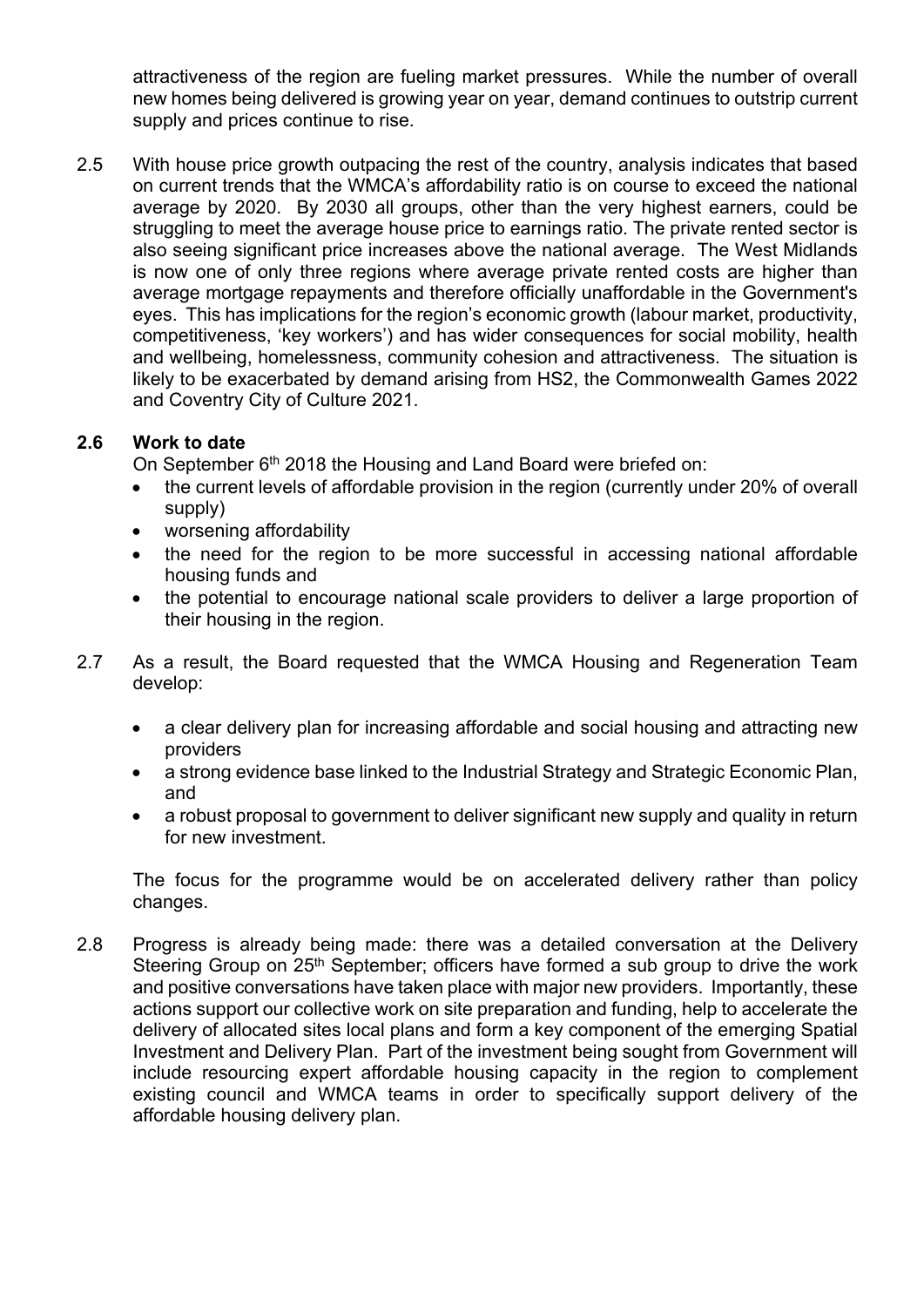#### **2.9 An emerging deal/proposition: Key elements**

The key elements of the emerging deal/proposition are included in the box below.

## **Key elements of the emerging deal/proposition**

*Our Goal: A new housing offer that enables people to come to the West Midlands, live in a decent home, grow up here, thrive and make their mark in an environment that gives people what they need.*

The proposed approach is based on principles of quantum, pace and quality, to deliver the Nation's most ambitious social housing delivery plan and to radically improve:

- Supply
- Choice
- Mix (including new products)
- Build Out
- Scale
- Quality
- Brownfield focus

The key to success is to use new monies to increase affordable offer on sites which are currently stalled due to viability problems.

Proposed elements of the package include:

- Securing a devolved Affordable Housing Accelerator Investment Pot for the region
- Trebling supply of affordable and social housing in the region (2,000 in 2016) to 6,000+ per annum by 2026
- Delivering an additional 1500 new homes every year from 'new providers'
- Delivering an additional 1500 new homes every year from 'existing providers', agreed through the WM Housing Association Partnership
- Creating and unlocking a pipeline of site opportunities across a range of sites, packaged into portfolios, creating certainty for providers across many years
- Creating expert capacity deployed into the region to support delivery, resourced by WMCA, local authority officers and secondments from Registered Providers, and financed from the allocation secured
- Across the region, a majority of all new affordable and social housing to be delivered on brownfield land, an ambition to be set in the new regional Spatial Investment and Delivery Plan
- A new affordable housing delivery approach from WMCA and registered providers to bring forward sites identified in the pipeline, at pace, using new expertise in WMCA, funding, land assembly, CPO, infrastructure development.
- An extensive and tailored programme to support local councils, where requested, to increase the delivery of council housing by exploring flexibility on borrowing, recycling of right to buy receipts and creation of new local housing companies.
- A new refurbishment programme to enhance existing social housing stock to improve standards and increase density of development.
- All new housing under this plan to meet the highest standards of design and. wherever appropriate, to be built using advanced methods of construction.

A summary of the emerging delivery plan is included as Annex 1 to this report.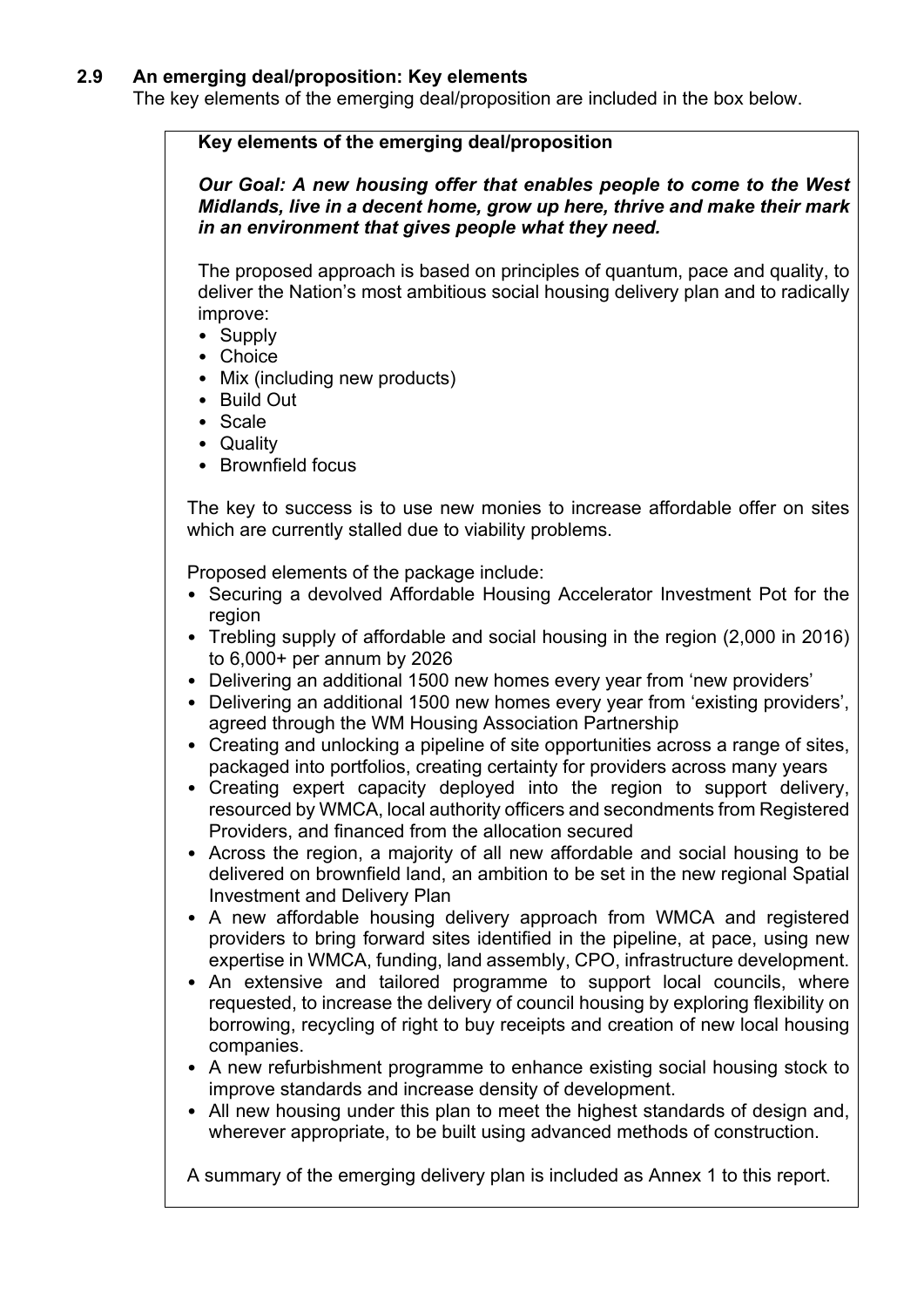The proposal was also included in the WMCA's budget submission to the Chancellor of the Exchequer to demonstrate the region's commitment to deliver on housing, and identifying an investment proposition from the National Affordable Homes Programme<sup>1</sup>.

# **2.10 Next steps**

- Confirming representation on the Working Group from those authorities with significant experience in delivering affordable and social housing
- The senior officer group to meet or convene fortnightly, to maintain pace on the work
- Active engagement with Whitehall officials to assess approaches and test thinking
- Continuing development of the evidence base with councils, employers and LEPs
- Reporting emerging deal/proposition to future meetings of the Housing and Land Board.

## **3. Financial Implications**

3.1 There are no financial implications identified as a result of this report. However, the proposals set out in this report may have financial implications in the future which will be considered at the appropriate time through future reports as necessary

## **4. Legal Implications**

4.1 Section 113A(1)(a) of the Local Democracy, Economic Development and Construction Act 2009 gives the CA a power of competence appropriate for the purposes of carrying-out any of its functions. Part 4 of The West Midlands Combined Authority Order 2016 (2016 No 653) confers that the functions relating to any Economic development and regeneration in the constituent councils are exercisable by the CA. Part 3 of The West Midlands Combined Authority (Functions and Amendment) Order 2017 confers the functions corresponding to the functions of the Housing Community Agency has in relation to the combined area.

Part 7 of the Mayoral of The West Midlands Combined Authority (Functions and Amendment) Order 2017 confers the power to pay Grant (pursuant to s31 of the Local Government Act 2003) to the Mayor with assistance of members and officers of the Combined Authority.

4.2 There are no direct legal implications identified as a result of this report. However, the proposals set out in this report may have legal implications in the future which will be considered at the appropriate time through future reports as necessary.

# **5. Equalities Implications**

5.1 The proposals within the report are likely to have a positive impact on equalities. An equality impact assessment will be conducted to ensure that key equality principles and considerations are incorporated within any affordably housing strategy to help address inequalities and promote inclusion and equality for a wide range of groups.

 $1$  NB It is important to note that this is not a bid to a competitive fund such as HIF, or a fund controlled by HM Treasury. The National Affordable Homes Programme is a MHCLG fund administered by Homes England.